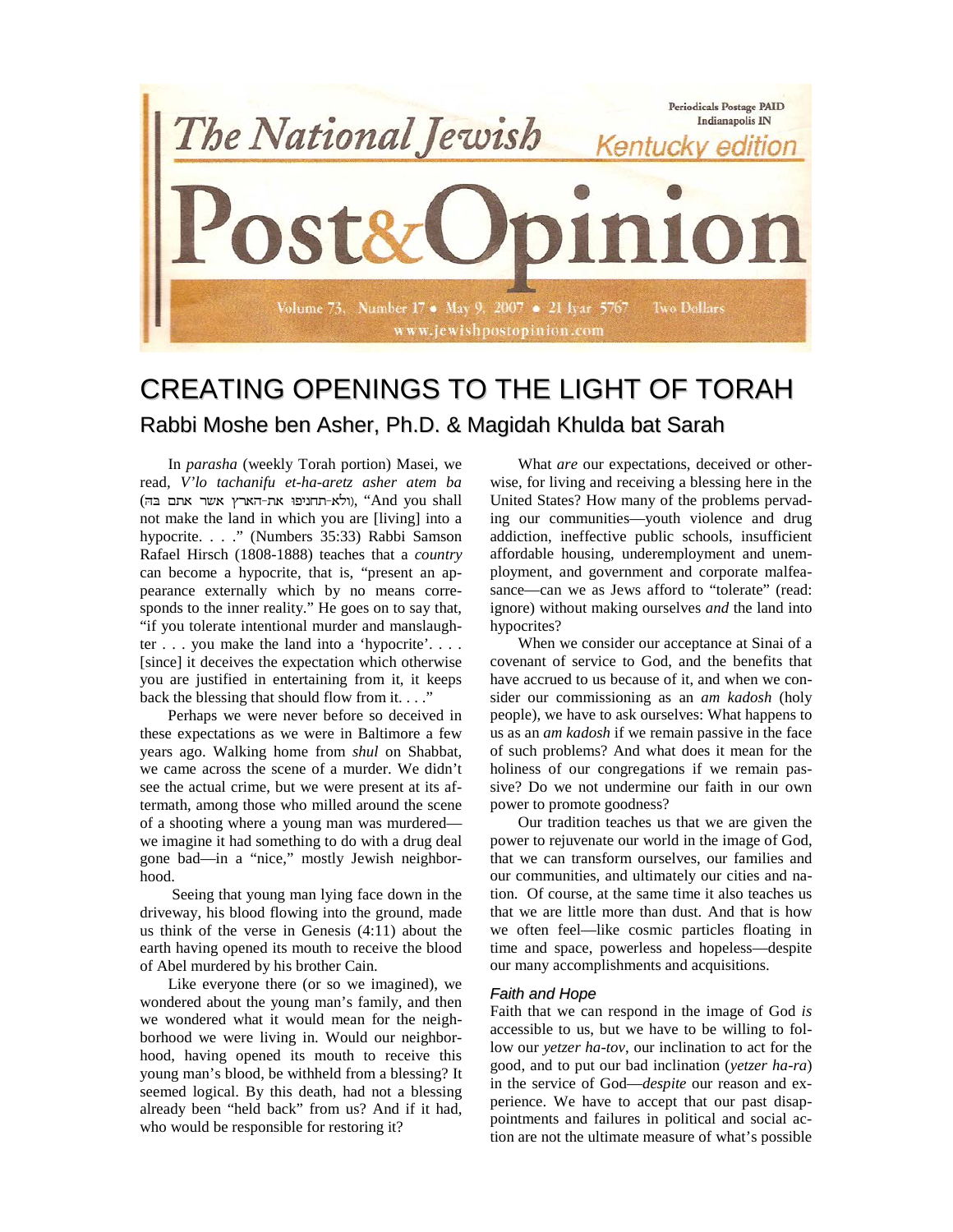if we use our God-given powers to demand equality, equity, and accountability in the institutional life of our country, nor are they the definitive test of our capacity for faith. Perhaps our disabling fear of powerlessness and losing control comes from denying our relationship with God. We would do well to remember that we are the offspring of a Limitless One—without beginning or end—with an undiminished capacity to respond and sanctify all of the creation, ourselves included.

Our experience is that hope mostly reflects our persistence in *doing* good—the more good we do, the more hopeful we become. And our ability to do good comes to us not only directly from God but through our people and our *kahal* (congregational community). We become more hopeful when we act with a *kahal* to fulfill Torah's vision for ameliorating our pressures and satisfying our hopes and expectations in the world.

But suppose that we have faith and hope in relationship with others in our congregation, what exactly are we called to do to transform the world? How shall we *live* our faith and hope, as a *kahal*, in the day-to-day course of our lives? What do we see ourselves actually doing together beyond our families and our congregation?

#### *Openings to the Light of Torah*

In *Shir HaShirim* (Song of Songs), we find the word *kharakim* (חרכים) It literally means lattice like openings, say in a fence—through which one may see to what lies beyond. According to the *Sefer haHinukh*, it is through the *kharakim* that God and Israel, analogized as the two lovers, view each other. God looks through to see what is happening to Israel (Rashi, Shir HaShirim 2:9), and Israel looks through to see what God expects of it—the enlightening *mitzvot* (commandments) of the Torah (Rashi, Bamidbar 15:38-39).

We believe that our task is to create openings, *kharakim*, for doing the *mitzvot*, as a *kahal poalei tzedek* (a congregational community of doers of justice and righteousness)—gauged to relieve pressures and realize hopes, in our own lives and congregational community, and also in the surrounding secular world—and to encourage others to do the same by supporting them, challenging them, and mentoring them.

How do we create *kharakim*? The word's singular form, *kharakh* (חרך) is an acronym: The first letter, *khet* (ה) stands for *khozeh* (חווה) or visionary. The second letter, *resh* (רבי), stands for *rabi* (רבי) or teacher. The third letter, *khouf* (), stands for *kohein* () or priestly keeper of sacred space and time.

• As a *khozeh* or visionary we are called to *articulate the vision* of Days of Mashiakh (Messiah), which Torah bequeaths to us. Whatever our differences, we share in our calling the wisdom from Proverbs that without a common vision we shall perish.

- As a *rabi* or teacher we are called to *teach others* the link between the vision of Days of Mashiakh and keeping sacred space and time. That link is our combined action in the world, flowing from God's blessings and *mitzvot*.
- As a *kohein* or priest we are called to *keep sacred space and time*. Sacred is what we sanctify over and over again in the image of God. When we truly respond to God's blessings and *mitzvot* in our daily lives, we create pathways to action. Our rituals and liturgy create opportunities to reflect on, celebrate, commemorate, and recharge that action.

All of us together can create *kharakim*—new and renewed openings to the light of Torah. We can begin by getting to know others in our community or by getting to know them better, by creating opportunities to hear their day-to-day pressures and hopes and, equally important, by sharing ours with them. Then we can work together to satisfy our common wants and needs—to relieve our pressures and realize our hopes.

If we are to be a *khevra* of visionaries, teachers, and keepers of the sacred, helping to bring the light of the Torah into the world, then we must become informed and active citizens—contributors to the dialogue and decision-making in the public square. As a working *khevra shel kharakim* (literally, a group of the openings) we can become a compelling force, bolstering spirituality, religiosity, family, community, productivity, and democracy.

#### *Fear & Rejoicing*

As a *khevra shel kharakim*, then, the venue for our action is not only our own *kehilla*, but also the public square, where we can bring Torah's vision and path to life in action that affects day-to-day life.

How is it possible to hear the pressures and disappointed hopes of others and, given the magnitude of their troubles and the obstacles to relieving them, not once again become discouraged?

In *Kohelet* (Ecclesiastes), King Solomon, like many contemporary Jews, cries out at the madness he sees: "I hated life, because the work that is done under the sun was grievous to me. All of it is meaningless, a chasing after the wind." (2:17) Like us, he despaired because of the political corruption and injustice of his time: "Again I looked and saw all the oppression that was taking place under the sun: I saw the tears of the oppressed—and they have no comforter; power was on the side of their oppressors. . . ." (4:1) Like us, he consoled himself with intoxicants and other desperate diversions: "I tried cheering myself with wine, and embracing folly.  $\ldots$  ." (2:3)

If, as Solomon says, "all is vanity" (emptiness), how can we sustain faith and hope?